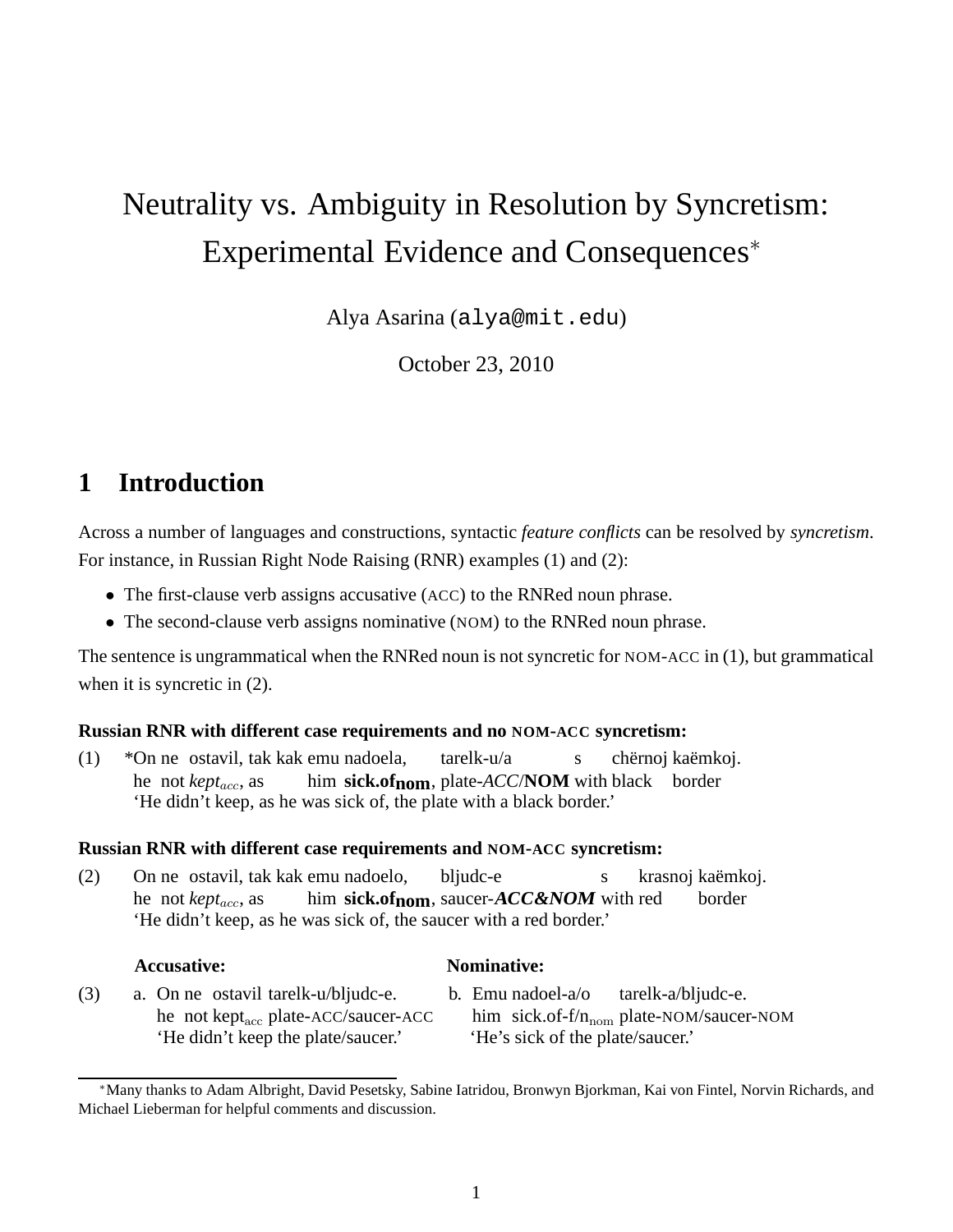Example (1) is ungrammatical due to a feature conflict – the raised noun cannot be compatible with both the accusative (ACC) case assigned by the first clause and the nominative (NOM) case assigned by the second clause. The syncretic form in (2) resolves this feature conflict.

Resolution by syncretism had been noted for many constructions and languages:

#### **Case conflicts:**

- **RNR:** German (Pullum and Zwicky (1986)), French and Icelandic (Zaenen and Karttunen (1984))
- **ATB movement:** Polish (Borsley (1983), Citko (2005))
- **Free relatives:** German (Groos and Van Riemsdijk (1981)), Russian (Levy (2001) via Dalrymple et al. (2009))

**Gender conflicts:** German nouns (Pullum and Zwicky (1986))

**Number conflicts:** German nouns (Zaenen and Karttunen (1984))

**Person conflicts:** English verbs (Pullum and Zwicky (1986)), German verbs (Eisenberg (1973), via Pullum and Zwicky (1986))

**Noun class conflicts:** Xhosa adjectives (Voeltz (1971) via Pullum and Zwicky (1986))

#### **Resolution by syncretism in English: (examples from Pullum and Zwicky (1986))**

- (4) a. \*Either they or I are/am/is going to have to go.
	- b. Either they or you are going to have to go.
- (5) a. \*I certainly will, and you already have, clarify/clarified the situation with respect to the budget.
	- b. I certainly will, and you already have, set the record straight with respect to the budget.

In this talk:

**Section 2:** overview of the issues involved

**Section 3:** types of syncretism and how they are instantiated in Russian: neutrality, morphological ambiguity, phonological ambiguity

**Section 4:** experiment showing that only neutrality resolves feature conflicts

**Section 5:** proposed extension of Distributed Morphology (DM) that captures the syncretism facts

# **2 Background**

In this section:

- **Section 2.1:** Implications of the possibility of resolution by syncretism (feature conflicts are syntactically allowed).
- **Section 2.2:** Summary of the discussion as to what kind of syncretism (neutrality vs. ambiguity) resolves feature conflicts.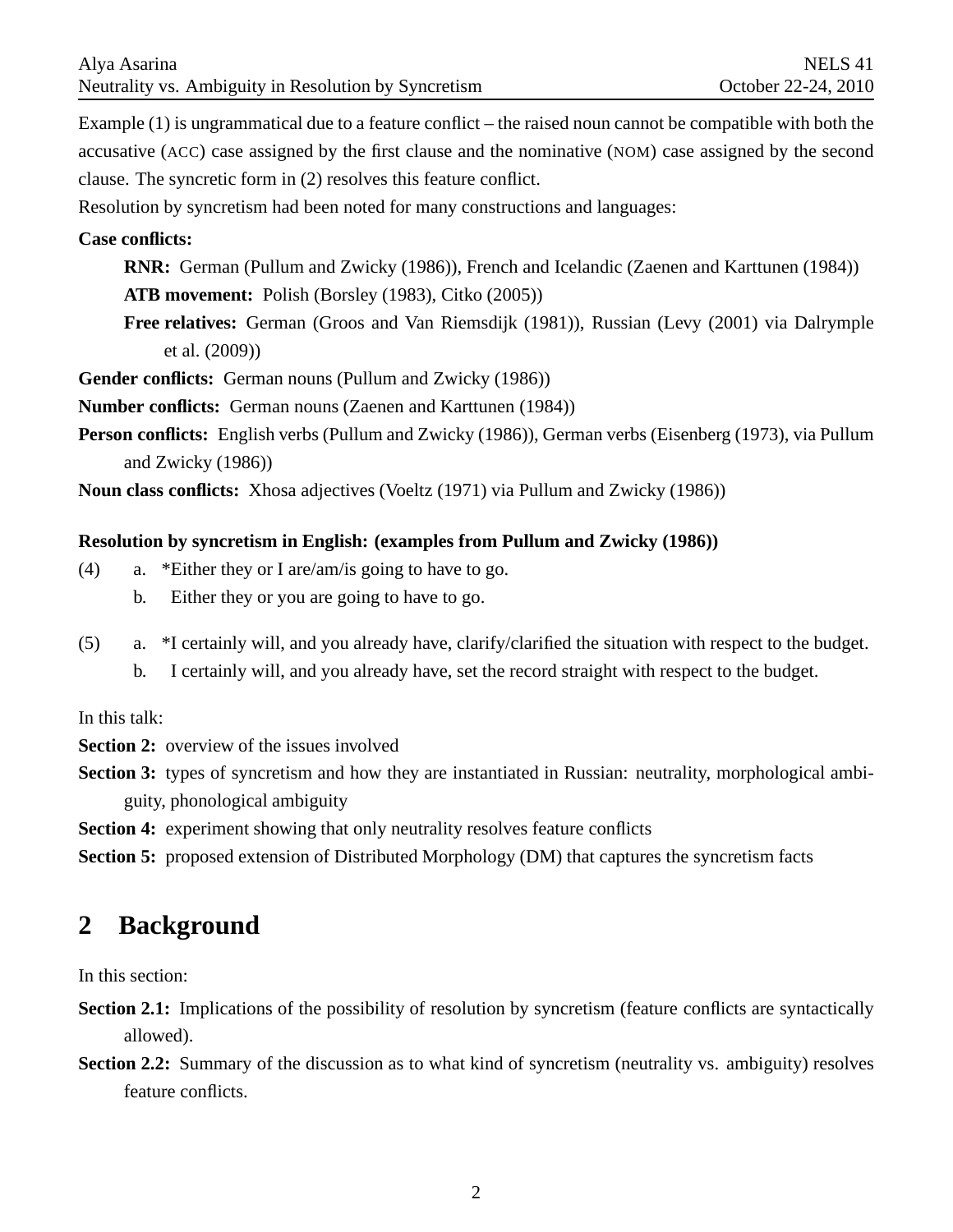### **2.1 Implications for theories of grammar**

Two challenges for any theory:

- (6) a. Ruling out examples like (7), where conflicting case requirements make the sentence ungrammatical.
	- b. Allowing examples like (8), where syncretism makes it possible for conflicting case requirements to be satisfied.

#### **Russian RNR with different case requirements and no NOM-ACC syncretism (rep. from (1)):**

(7) \*On ne ostavil, tak kak emu nadoela, he not *kept<sub>acc</sub>*, as him sick.of<sub>nom</sub>, plate-*ACC*/**NOM** with black border tarelk-u/a s chërnoj kaëmkoj. 'He didn't keep, as he was sick of, the plate with a black border.'

#### **Russian RNR with different case requirements and NOM-ACC syncretism (rep. from (2)):**

(8) On ne ostavil, tak kak emu nadoelo, he not *kept<sub>acc</sub>*, as him **sick.ofnom**, saucer-**ACC&NOM** with red bliudc-e s krasnoj kaëmkoj. border 'He didn't keep, as he was sick of, the saucer with a red border.'

What we learn:

- Case assignment (and feature assignment more generally) is not optional. ((7) is ungrammatical)
- The syntax allows an item to bear contradictory features. ((8) is grammatical)
- The morphological system is not "fail-safe," but can rule out certain inputs. ((7) is ungrammatical)

The last point is a problem for Distributed Morphology (DM) and any other system which assumes defaults throughout.

# **2.2 What kind of syncretism is relevant?**

Types of syncretism:

- **Neutral form:** Underspecified for a certain feature. Example: English past tense verbs (other than *be*) are neutral for person and number.
- **Ambiguous form:** Not an underspecified representation. Two sets of features are accidentally represented in the same way. Example: English noun plural -*z* and English verb present tense 3rd person singular -*z*.

Claims in the literature:

- **Resolution by neutrality only:** Zaenen and Karttunen (1984) and Ingria (1990) (conflict must also be semantically irrelevant); Dalrymple et al. (2009)
- **Resolution by neutrality and ambiguity:** Pullum and Zwicky (1986) (for ambiguous forms, feature must be "syntactically imposed")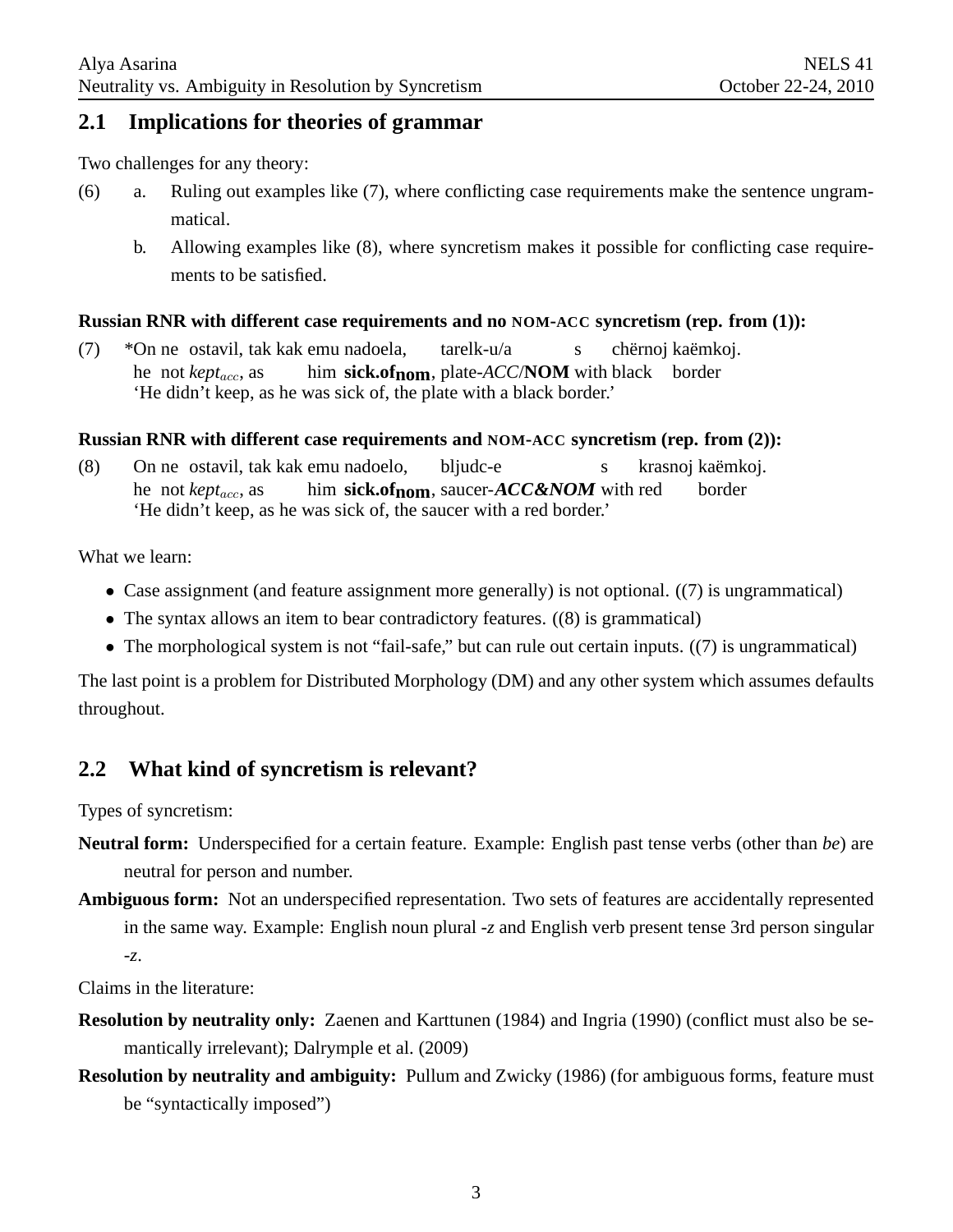I conducted an experiment to determine what kind of resolution is possible:

- judgments collected systematically
- narrow domain: case syncretism in Russian RNR constructions
- range of syncretism types: neutrality, morphological ambiguity, phonological ambiguity
- detailed discussion of Russian declension system indicates syncretism type
- result: only *neutral* forms resolve feature conflicts

# **3 Syncretism Types in Russian**

The ways in which a morpheme can be syncretic for two sets of features ( $\alpha$  and  $\beta$ ):

**Neutrality:** A single morpheme is compatible with  $\alpha$  and  $\beta$ .

**Ambiguity:**  $\alpha$  and  $\beta$  are treated differently by the morphological system and identity of outputs is accidental.

**Morphological ambiguity:** The underlying phonological representations corresponding to  $\alpha$  and  $\beta$ are (accidentally) the same.

**Phonological ambiguity:** The underlying forms for  $\alpha$  and  $\beta$  are distinct, but the surface forms are identical due to the phonology of the language.

The experiment presented below shows that (at least in Russian RNR constructions) only *neutral* forms resolve feature conflicts. But first, we need to establish that the three types of syncretism (*neutrality*, *morphological ambiguity*, *phonological ambiguity*) are found in Russian.

# **3.1 Neutrality**

**Neutrality:** A single morpheme is compatible with two sets of features.

**Neutrality on Russian:** NOM-ACC syncretism for neuter (declension class Ib) nouns (and elsewhere). Example: *bljudc-e* ('saucer'-NOM/ACC)

Morphological analyses of Russian have consistently treated NOM-ACC syncretism as an instance of neutrality. (Jakobson (1958), Neidle (1988), Wiese (2004), Müller (2004), Dalrymple et al. (2009)) Motivation for treating NOM-ACC syncretism in Russian as neutrality:

- metasyncretism (Williams (1994))
- syntactic connection

Metasyncretism: NOM-ACC syncretism is prevalent in the Russian declension system:

- all singular non-feminine inanimates (for nouns, adjectives, demonstratives)
- plurals (for nouns, adjectives, demonstratives)
- class III (feminine) nouns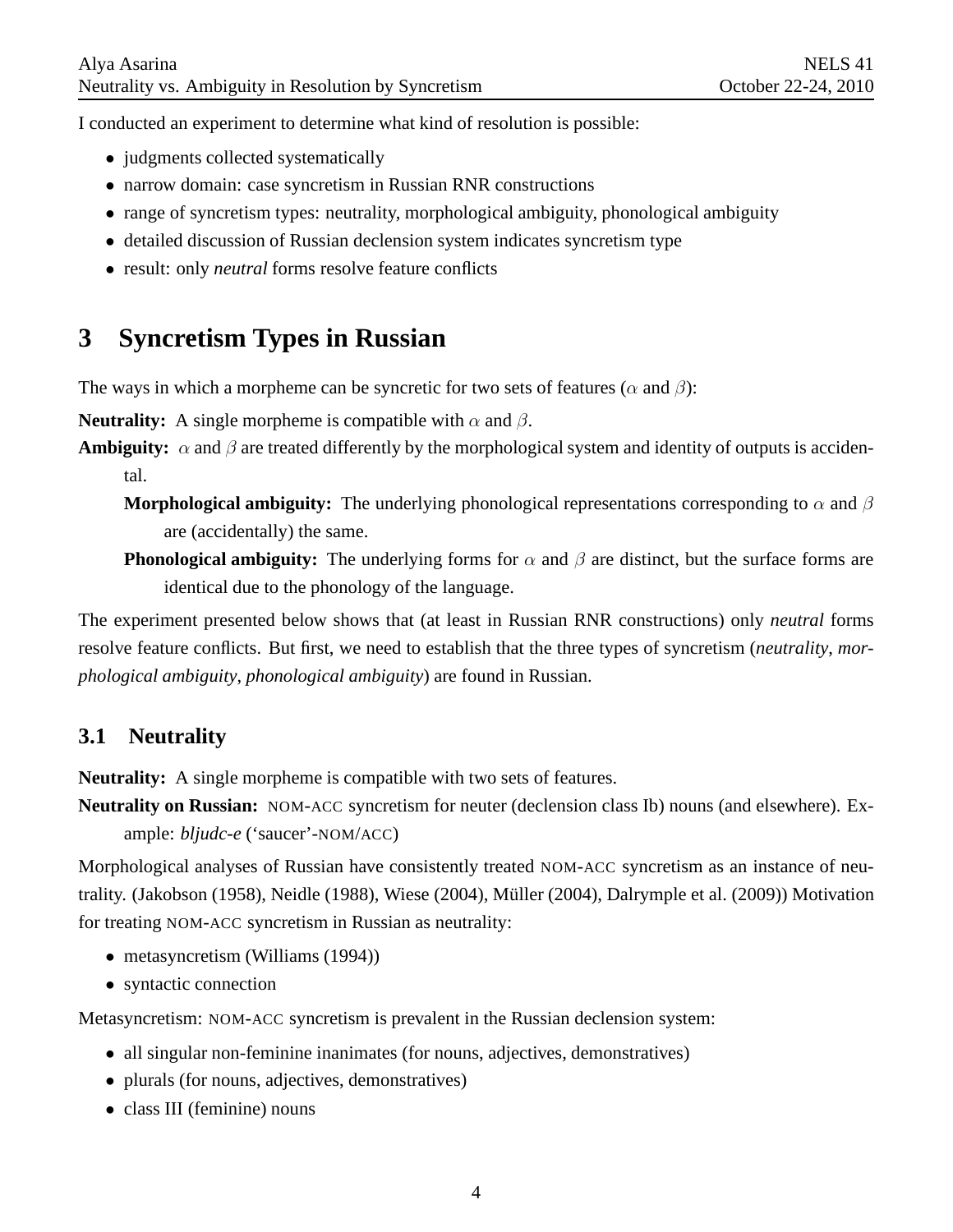This motivates treating nominative and accusative as forming a category:<sup>1</sup>

- If NOM and ACC *share* a feature (or features), each instance of syncretism can be systematic.
- If NOM and ACC *do not share* a feature, each instance of syncretism is accidental(!).

Grouping NOM with ACC in Russian is also syntactically motivated:

- structural cases
- behavior with numerals (Russian) (see appendix A)
- behavior with genitive of negation (Russian) (see appendix A)

# **3.2 Morphological Ambiguity**

**Ambiguity:** Two sets of features are treated differently by the morphological system and identity of outputs is accidental.

**Morphological ambiguity:** The underlying phonological representations corresponding to the two sets of features are (accidentally) the same.

**Morphological ambiguity in Russian:** Partitive-dative (PART-DAT) syncretism for a subset of masculine (declension class Ia) nouns. Example: *chaj-u* ('tea'- PART/DAT)

PART-DAT syncretism is treated as ambiguity by Jakobson (1958), Neidle (1988), Wiese (2004). Motivation for treating PART-DAT syncretism in Russian as ambiguity:

- different environments
- PART-genitive (GEN) connection

PART and DAT *-u* endings appear on different sets on nouns:

**PART -***u***:** subset of class Ia nouns

**DAT -***u***:** all class Ia and class Ib nouns.

If a single rule inserts both PART and DAT, there is no way to specify where this rule applies. In addition, PART is closely connected to non-partitive GEN, and not to DAT:

- PART is syncretic with non-partitive GEN in all parts of the declension system other than a subset of singular class Ia nouns (metasyncretism).
- GEN case marking is permitted where PART is possible ((9)).
- (9) Nalej mne sok-u/sok-a. pour me juice-PART/juice-GEN 'Pour me some juice.'

<sup>&</sup>lt;sup>1</sup>It has been argued that metasyncretism is actually best accounted for by rules of *impoverishment* – syntactic deletion of features. (Bobaljik (2001), Harley (2008)) However, there exist instances of neutrality where impoverishment is not a plausible analysis, e.g. the English *be* paradigm. An account that does not invoke impoverishment is therefore needed, and so we set aside the possibility of impoverishment more generally.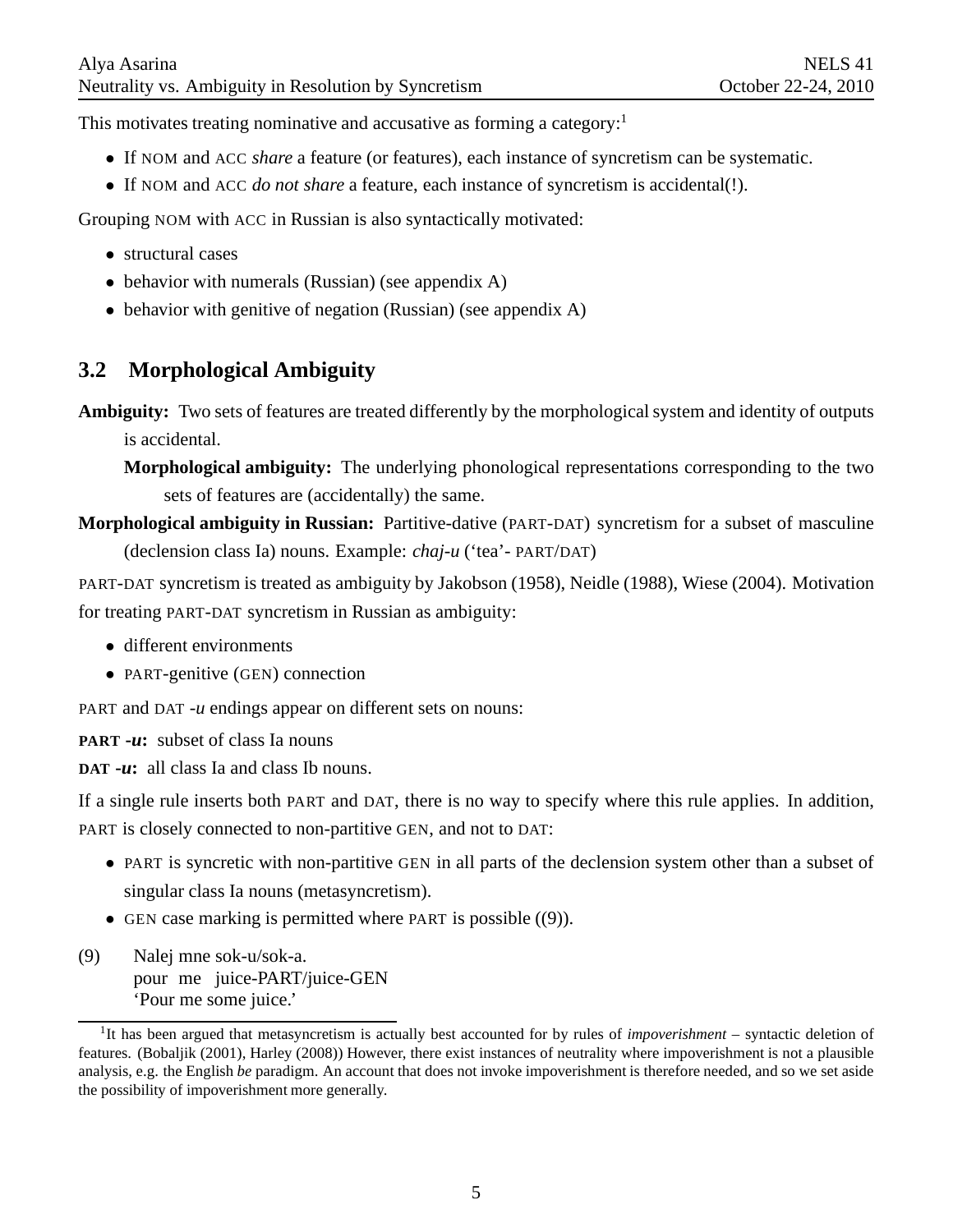# **3.3 Phonological Ambiguity**

**Ambiguity:** Two sets of features are treated differently by the morphological system and identity of outputs is accidental.

**Phonological ambiguity:** The underlying forms for the two sets of features are distinct, but the surface forms are identical due to the phonology of the language.

**Phonological ambiguity in Russian:** Accusative-prepositional (ACC-PREP) syncretism for neuter (class Ib) nouns with unstressed endings. Example: *lezvi-e* ('blade'-ACC/PREP)

ACC and PREP neuter forms are distinct when the ending is stressed:

 $(10)$  sedl- $6$ saddle-ACC – saddle-PREP – sedl-é

General process of vowel reduction in Russian:

(11) unstressed o, e  $\rightarrow$  i after a palatalized consonant

Unstressed ACC and PREP endings after a palatalized consonant yield the same surface phonological form:

 $(12)$  pól-i field-ACC/PREP

# **3.4 Summary**

Types of syncretism in Russian to be used below:

**Neutrality:** NOM-ACC (neuter, class Ib)

**Morphological ambiguity:** PART-DAT (masculine, class Ia)

**Phonological ambiguity:** ACC-PREP (neuter w/ unstressed ending, class Ib)

# **4 Experiment**

**Goal:** Determining the ability of different types of syncretism to resolve feature conflicts.

**Conditions:** Syncretism in the Russian case system: neutrality, morphological ambiguity, and phonological ambiguity.

**Outcome:** Neutrality resolves feature conflicts, but ambiguity does not.

In this section:

**Section 4.1:** Stimuli.

**Section 4.2:** Setup and participants.

**Section 4.3:** Results.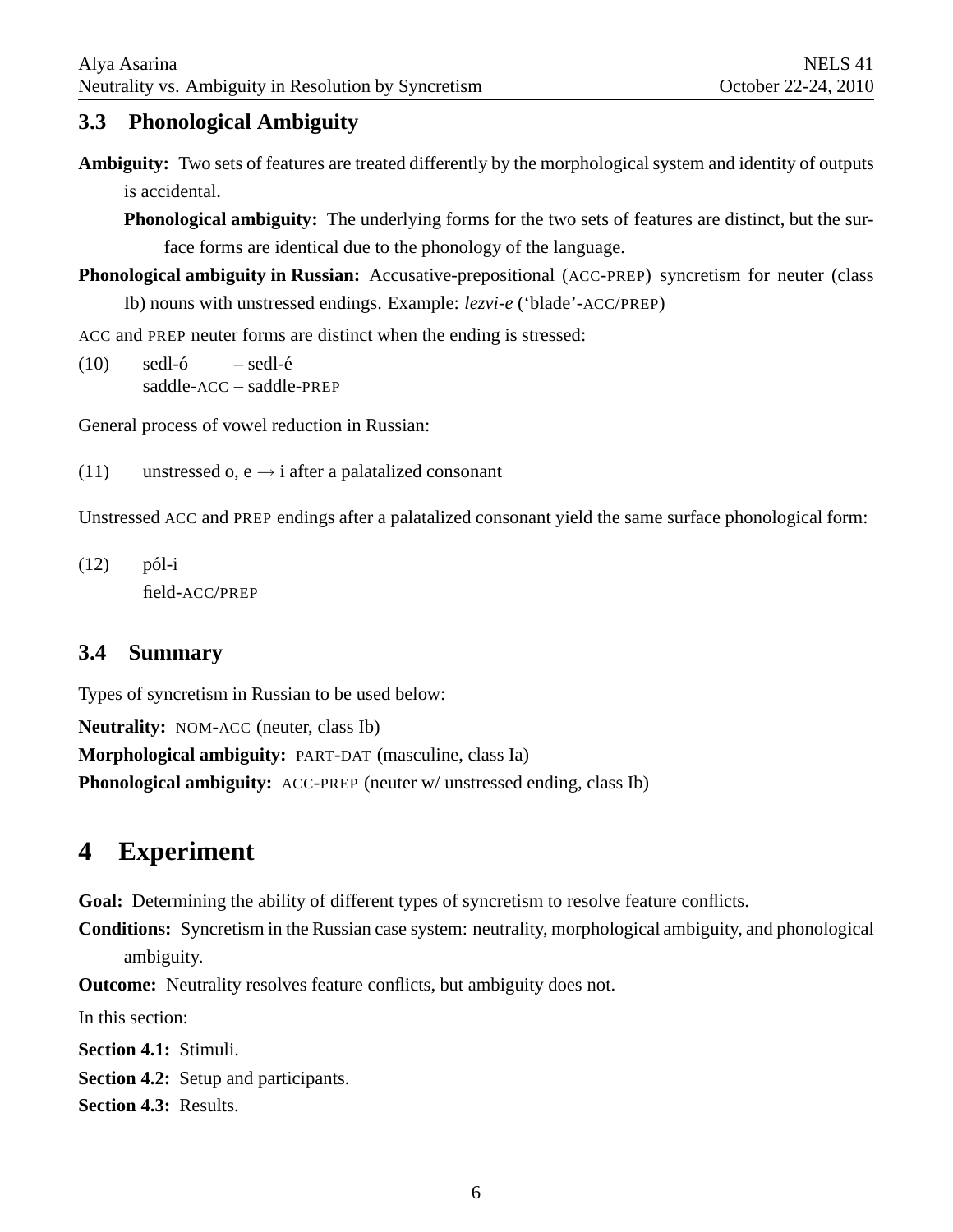# **4.1 Stimuli**

Three test conditions:

- neutrality
- morphological ambiguity
- phonological ambiguity

The paradigm is Russian RNR constructions where the raised noun phrase is assigned one case in the first clause, and a different case in the second clause. For each experimental condition (neutrality, morphological ambiguity, phonological ambiguity), two types of sentences were presented.

**Test sentences:** RNRed noun is syncretic for the cases assigned by the two clauses.

**Control sentences:** RNRed noun is not syncretic for the cases assigned by the two clauses. It bears the case assigned to it in the second clause.<sup>2</sup>

- minimally different from test sentences
- same case environment as test sentences
- RNRed noun is either in a different declension than in test sentences or has a stressed ending (vs. unstressed ending for test)

### **NOM-ACC syncretism (neutrality) (repeated from (2)):**

 $(13)$ he not *kept<sub>acc</sub>*, as ne ostavil, tak kak emu nadoelo, him **sick.ofnom**, saucer-**ACC&NOM** with red bljudc-e s krasnoj kaëmkoj. border 'He didn't keep, as he was sick of, the saucer with a red border.'

#### **NOM-ACC syncretism (neutrality) control (repeated from (1)):**

 $(14)$ he not *kept<sub>acc</sub>*, as ne ostavil, tak kak emu nadoela, him sick.of<sub>nom</sub>, plate-NOM with black border tarelk-a s chërnoj kaëmkoj. 'He didn't keep, as he was sick of, the plate with a black border.'

Other items:

- RNR examples where the same case is assigned in both clauses, as a baseline for the acceptability of RNR.
- Fillers:
	- **–** of comparable length with the RNR sentences, but not containing RNR
	- **–** some grammatical, some with incorrect case marking
- **Predicted:** Test sentences are more acceptable than the corresponding controls if, and only if, the type of syncretism involved (neutrality, morphological ambiguity, phonological ambiguity) can resolve feature conflicts.

See appendix B for sample sentences for each condition.

<sup>&</sup>lt;sup>2</sup>Sentences where the RNRed noun bears the case assigned by the first clause instead are markedly worse (according to my own judgments and those of two other informants).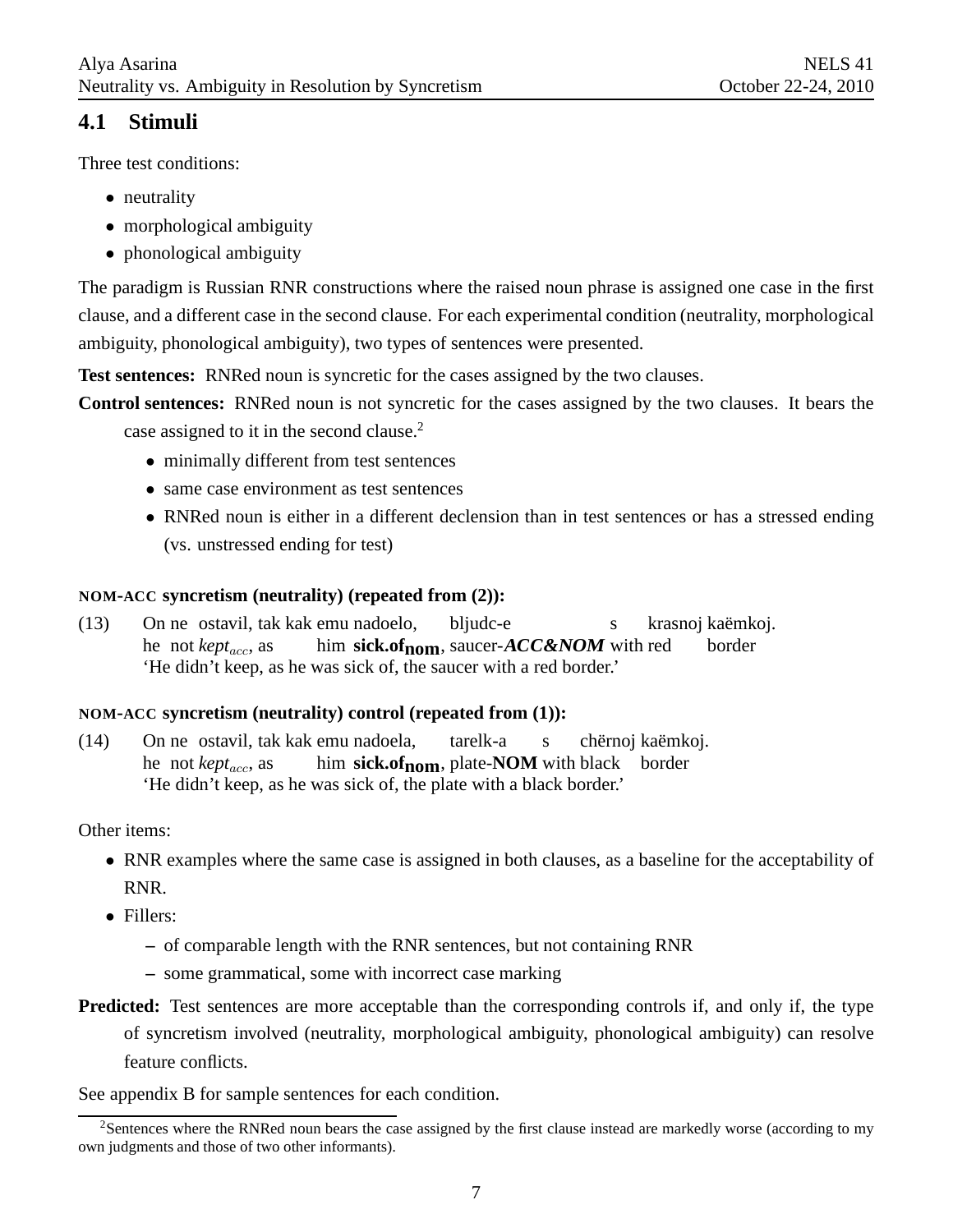# **4.2 Setup and Participants**

The experiment was conducted online through Amazon Mechanical Turk. Russian speakers (as opposed to other Turk users) were identified by their answers to preliminary free-response questions. Results from 41 participants were used.

The sentences were presented in written form.<sup>3</sup>

**Question asked:** "Can you say this?" (presented in Russian)

Possible responses: "yes" or "no"

Each speaker judged up to five sets of sixteen sentences. Each set included:

- one test sentence of each type (neutrality, morphological ambiguity, phonological ambiguity)
- one control for each type of test sentence (closest conjunct agreement)
- two RNR sentences with no feature conflict
- eight filler sentences

# **4.3 Results**

**Conclusion:** Sentences with neutrality are significantly more acceptable than the corresponding controls. Sentences with ambiguity are not.

| o<br>Condition                   | # accepted | # total | % accepted |
|----------------------------------|------------|---------|------------|
| Fillers (grammatical)            | 191        | 261     | 73%        |
| Fillers (ungrammatical)          | 52         | 235     | 22%        |
| RNR, no case conflict            | 66         | 124     | 53%        |
| Neutrality                       | 41         | 62      | 66%        |
| Neutrality controls              | 20         | 62      | 32%        |
| Morphological ambiguity          | 27         | 62      | 44%        |
| Morphological ambiguity controls | 23         | 62      | 37%        |
| Phonological ambiguity           | 32         | 62      | 52%        |
| Phonological ambiguity controls  | 41         | 62      | 66%        |

#### (15) **Results at-a-glance:**

The results were analyzed using a mixed effects logistic regression with maximum likelihood fitting. The model included:

- paradigm (neutrality, morphological ambiguity, or phonological ambiguity)
- neutral form? (yes/no)
- morphologically ambiguous form? (yes/no)
- phonologically ambiguous form? (yes/no)

<sup>3</sup>Audio recordings were used in a pilot for this experiment.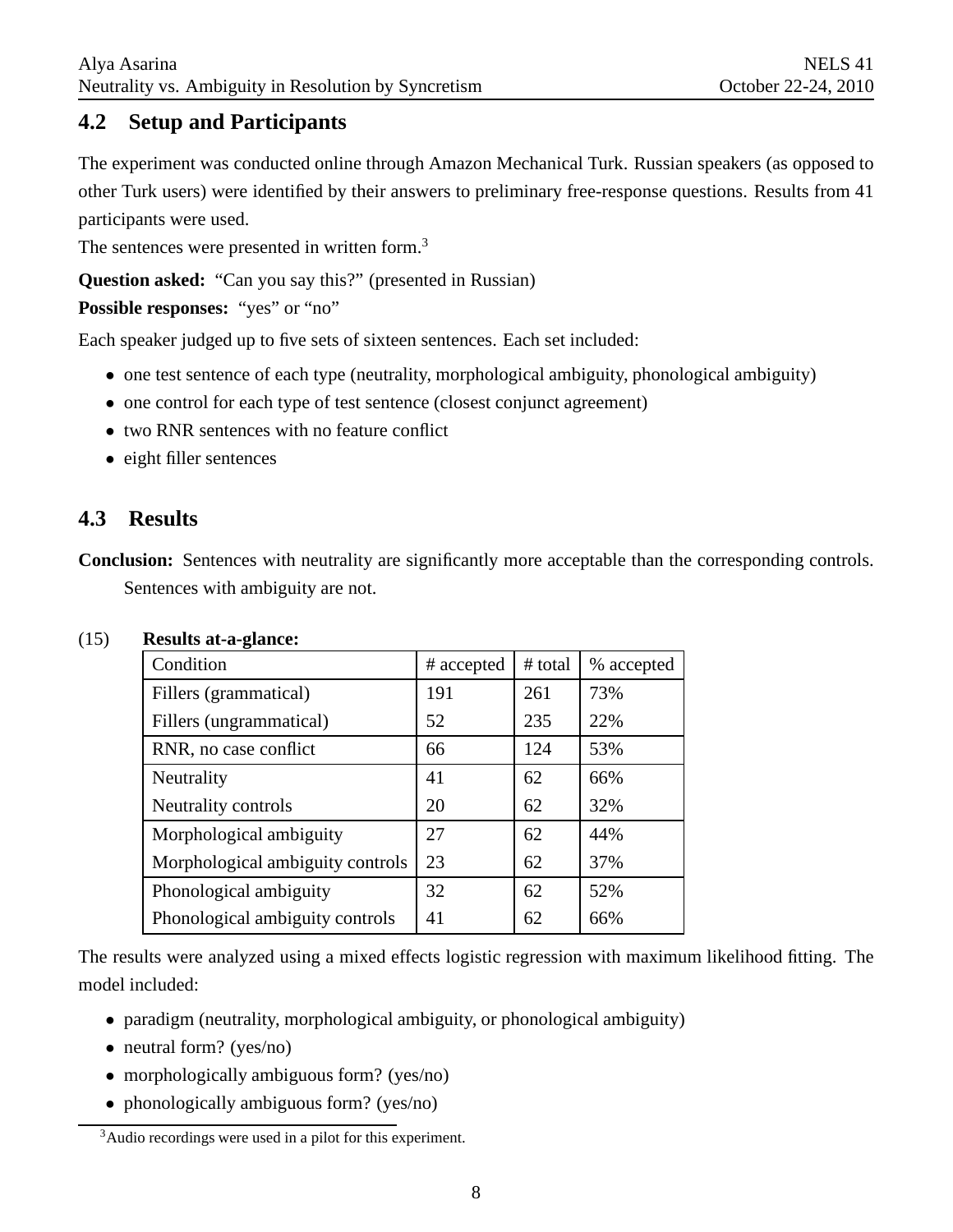• random effect: participant ID

Significant factors ( $p < .05$ ):

- neutral form? ( $p < .001$ )
- phonological ambiguity paradigm ( $p < .001$ )

Likelihood ratio test for the significance of the three experimental conditions:

(16) Significance of neutrality, morphological ambiguity, phonological ambiguity:

| Condition                     |     | $p(\chi^2)$  | significant? |
|-------------------------------|-----|--------------|--------------|
| Neutrality                    |     | 13.6  < .001 | yes          |
| Morphological ambiguity   2.1 |     | .146         | no           |
| Phonological ambiguity        | 3.4 | .064         | no           |

**Conclusion:** Out of the three conditions, only *neutrality* significantly raised acceptability.

# **5 Theoretical implications and analysis**

The experimental results indicate that neutrality is different from ambiguity in an empirically and theoretically significant way.

**Neutral form:** feature conflict permitted

**Ambiguous form:** feature conflict prohibited

In particular, the assignment to an item of two features that are spelled out by different rules (i.e. no neutrality) must be banned in certain circumstances.<sup>4</sup>

In this section:

**Section 5.1:** A system with underspecification and defaults, such as Distributed Morphology (DM), will never fail to find a form to match any set of features. This is problematic for explaining the syncretism data.

**Section 5.2:** An analysis of the experimental data based on:

- an elaborated version of DM
- feature structures
- multidominance

**Section 5.3:** Summary of key theoretical implications.

 $4$ Dalrymple et al. (2009) propose an HPSG-based account of resolution by neutrality, with the assumption that lexical items are part of the syntactic structure. On this view, a number of the issues discussed in this section do not arise.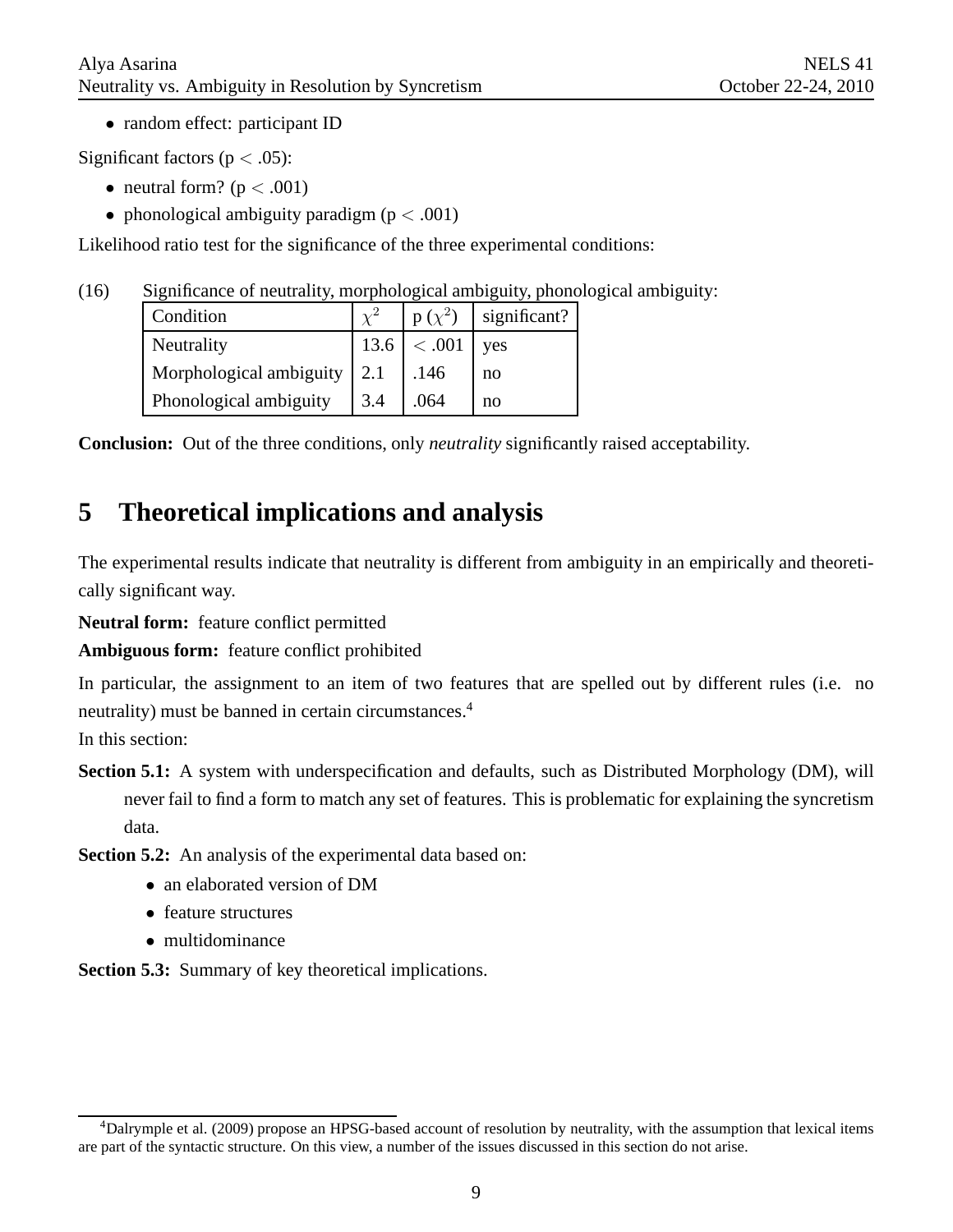# **5.1 Distributed Morphology as-is**

Key properties of DM:

- disjunctively ordered rules of insertion
- underspecification

In such a system [PART, DAT] (for instance) could be spelled out by one of four types of rules:<sup>5</sup>

(17) 1. PART, DAT  $\rightarrow$  a 2. PART  $\rightarrow$  b 3. DAT  $\rightarrow$  c 4.  $\rightarrow$  d

Presumably there is no rule like 1 in the morphological system. But [PART, DAT] can be spelled out by rule 2, 3, or 4.

**Problem:** It is never impossible to spell out an item based on its having too many features. How can non-syncretic and ambiguous forms be ruled where neutral forms are possible?

# **5.2 Modifying Distributed Morphology**

#### **5.2.1 What we want**

How can a morphological system like DM rule out forms with conflicting features? Proposal:

- 1. In examples of resolution by syncretism, an item (e.g. RNRed noun) receives two separate sets of features (or feature structures).
- 2. The derivation crashes if the two sets of features are not spelled out by the same rule.

What exactly causes an item to bear two sets of features is discussed in the next section. Proposal:

- Two case features assigned to the RNRed noun are not spelled out together, but rather become part of *two separate sets of features*.
- Two feature sets on a single item must be spelled out by a single rule.

#### **No syncretism**

(18) \*On ne sosedu he not neighbor-dat *poured*<sub>part</sub>, but opposite was.glad<sub>dat</sub>, milk[Ib]-DAT with sugar podlil, a naoborot poradovalsja, moloku s saxarom i and likërom.

liqueur

'He didn't pour some to his neighbor, but rather was glad of, milk with sugar and liqueur.'

*moloko* **('milk'):** [**PART**, singular, class Ib] and [**DAT**, singular, class Ib] (in (18))

For *moloko* ('milk') in (18), the following two insertion rules would spell out the two feature sets:

 ${}^{5}$ For convenience, simple privative case features are used throughout much of this discussion. The same points would carry over to a more elaborate analysis of the case system.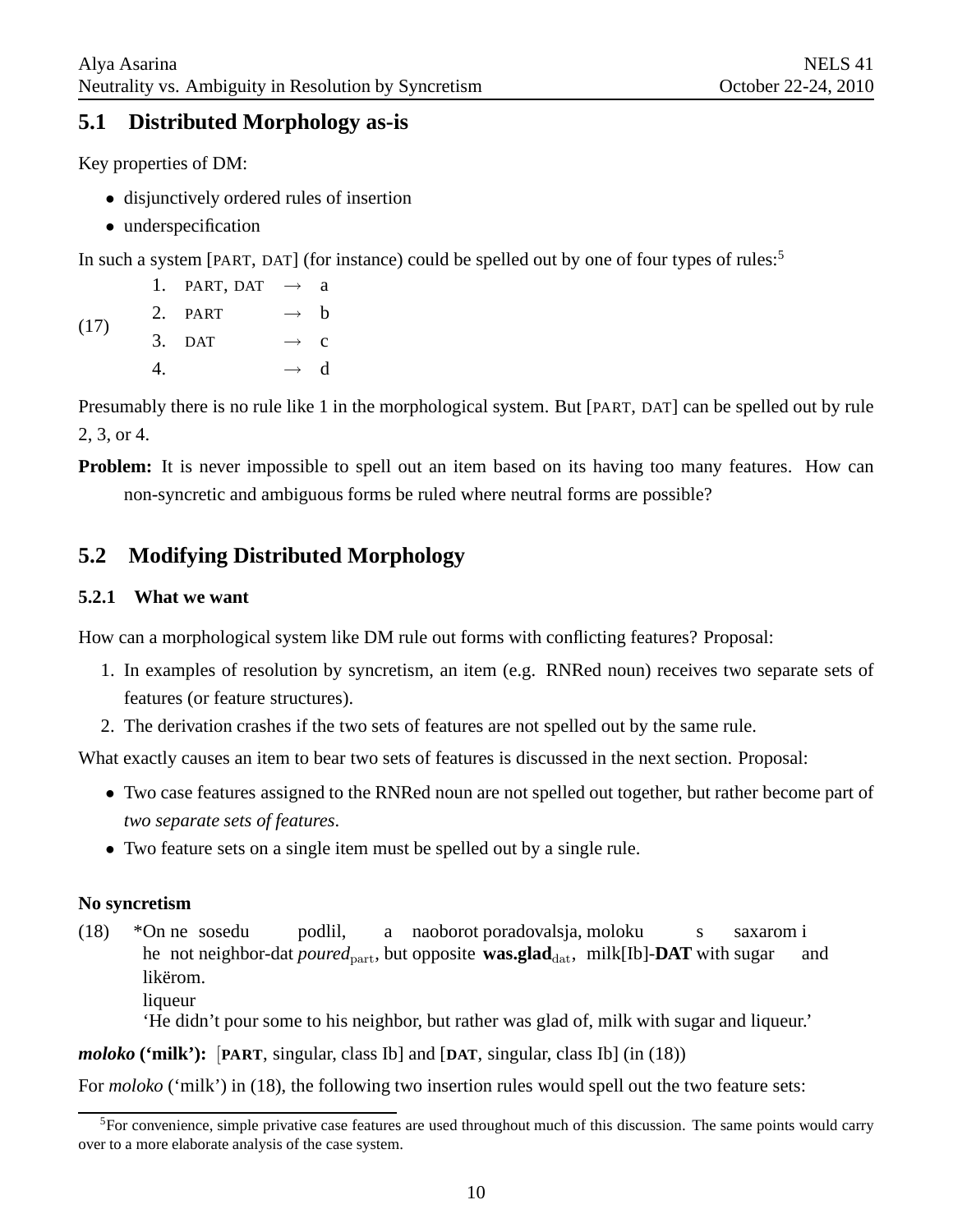- PART, singular, class Ib  $\rightarrow$  -a
- DAT, singular, class Ib  $\rightarrow$  -u

Result:

• *two different rules*, two different morphemes  $\rightarrow$  rejected

#### **Ambiguity**

 $(19)$ he not neighbor-dat *poured*<sub>part</sub>, but opposite **was.glad**<sub>dat</sub>, tea[Ia]-**PART/DAT** with ne sosedu podlil, a naoborot poradovalsja, chaju so sgushchënym molokom. condensed milk 'He didn't pour some to his neighbor, but rather was glad of, tea with condensed milk.'

*chaj* **('tea'):** [**PART**, singular, class Ia] and [**DAT**, singular, class Ia] (in (19))

Rules for the two sets of features on *chaj* ('tea'):

- PART, singular, class Ia  $\rightarrow$  -u
- DAT, singular, class Ia  $\rightarrow$  -u

#### Result:

• *two different rules*, same morphemes  $\rightarrow$  rejected

Using two different insertion rules for the two sets of features makes the result ungrammatical. This contrasts with examples like (20) and (21) where the same insertion rule applies to the two sets of features.

#### **Identity**

 $(20)$ he not **kept**<sub>acc</sub>, but **discarded**<sub>acc</sub>, cookie-**ACC** from trip ne soxranil, a vybrosil, pechen'e iz poezdki v Angliju. to England 'He did not keep, but rather threw out, cookies from a trip to England.'

*pechen'e* **('cookie'):** [**ACC**, singular, class Ib] and [**ACC**, singular, class Ib] (in (20))

One rule for the two identical sets of features:

• non-oblique, singular, class Ib  $\rightarrow$  -0

Result:

• single rule  $\rightarrow$  accepted

#### **Neutrality**

 $(21)$ he not *kept<sub>acc</sub>*, as ne ostavil, tak kak emu nadoelo, him **sick.ofnom**, saucer[Ib]-**ACC&NOM** with red bljudce s krasnoj kaëmkoj. border 'He didn't keep, as he was sick of, the saucer with a red border.'

*bljudce* **('saucer'):** [**ACC**, singular, class Ib] and [**NOM**, singular, class Ib] (in (21))

NOM-ACC syncretism is an instance of neutrality. The feature sets on *bljudce* ('saucer') in (21) are thus spelled out by a single rule: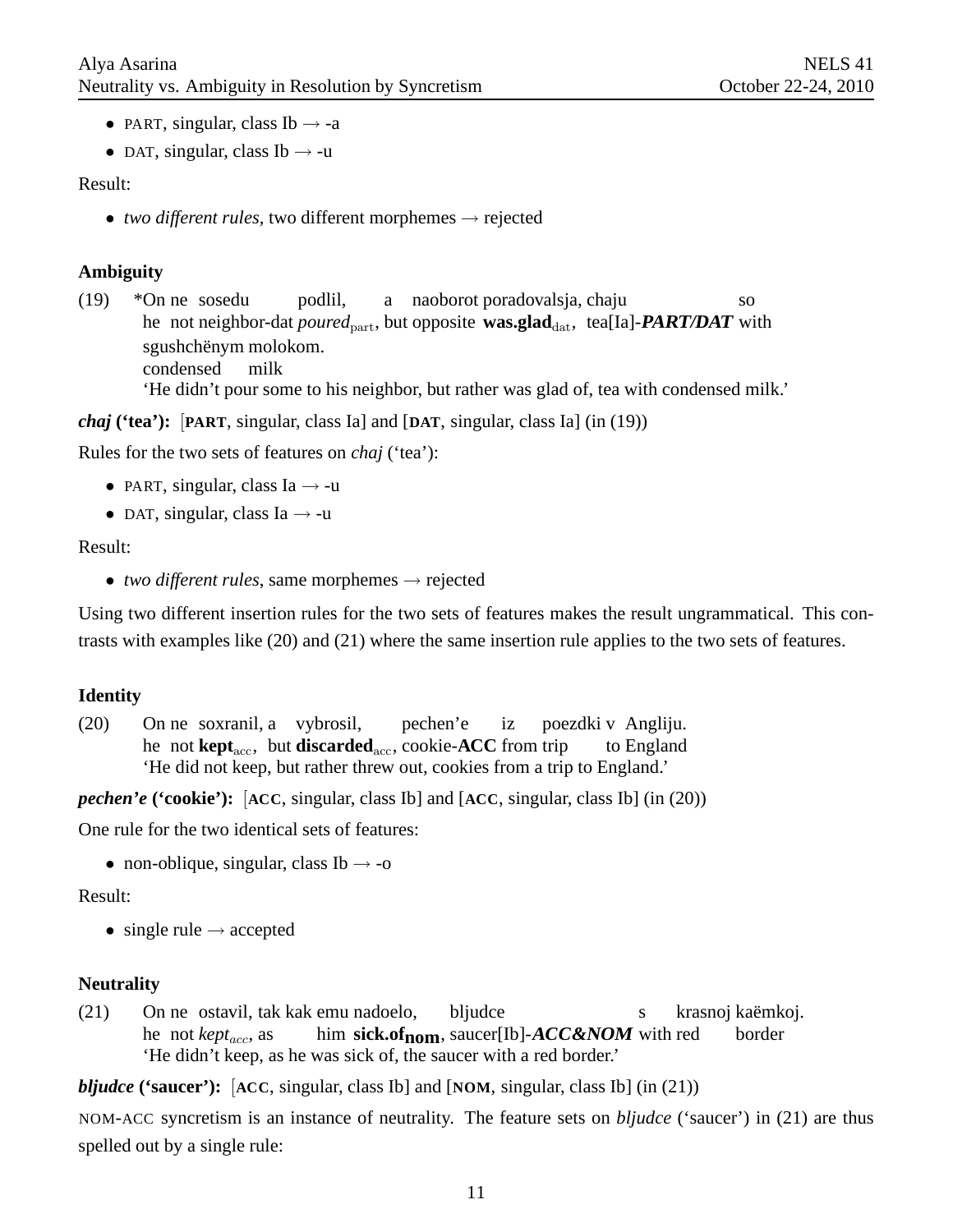• non-oblique, singular, class Ib  $\rightarrow$  -0

#### Result:

• single rule  $\rightarrow$  accepted

#### **Summary:**

- 1. In certain situations, an item bears more than one feature set.
- 2. If an item bears two feature sets, both sets must be spelled out by the same morphological insertion rule.

Unmodified DM:

- identity, neutrality  $\rightarrow$  accepted  $(\checkmark)$
- ambiguity, no syncretism  $\rightarrow$  accepted  $(X)$

#### Modified DM:

```
identity, neutrality \rightarrow accepted (\checkmark)ambiguity, no syncretism \rightarrow rejected (V)
```
### **Standard DM vs. Modified DM:**<sup>6</sup>

| form: <i>molok</i> ('milk') [non-syncretic]<br>(22) |                                            |                                       |  |
|-----------------------------------------------------|--------------------------------------------|---------------------------------------|--|
|                                                     | a. Standard DM:                            | b. Modified DM :                      |  |
| case                                                | PART, DAT                                  | PART, DAT                             |  |
| features                                            | [class: Ib, number: sing, case: PART, DAT] | [class: Ib, number: sing, case: PART] |  |
|                                                     |                                            | [class: Ib, number: sing, case: DAT]  |  |
| rule                                                | Ib, sing, DAT $\leftrightarrow$ -u         | none!                                 |  |

form: *chaj* ('milk') [ambiguous]

|          | a. Standard DM:                                    | b. Modified DM:                                |
|----------|----------------------------------------------------|------------------------------------------------|
| case     | PART, DAT                                          | PART, DAT                                      |
| features | [class: Ib, number: sing, case: <b>PART, DAT</b> ] | [class: Ib, number: sing, case: PART]          |
|          |                                                    | [class: Ib, number: sing, case: $\text{DAT}$ ] |
| rule     | Ib, sing, DAT $\leftrightarrow$ -u                 | none!                                          |

form: *pechen'* ('cookie') [identical]

|          | a. Standard DM:                           | b. Modified DM:                                |
|----------|-------------------------------------------|------------------------------------------------|
| case     | ACC, NOM                                  | ACC, NOM                                       |
| features | [class: Ib, number: sing, case: ACC, ACC] | [class: Ib, number: sing, case: $\text{ACC}$ ] |
|          |                                           | [class: Ib, number: sing, case: $\text{ACC}$ ] |
| rule     | Ib, sing, ACC $\leftrightarrow$ -e        | Ib, sing, ACC $\leftrightarrow$ -e             |

<sup>6</sup>Insertion rules given here are for concreteness only. The details depend on one's analysis of the Russian declension system.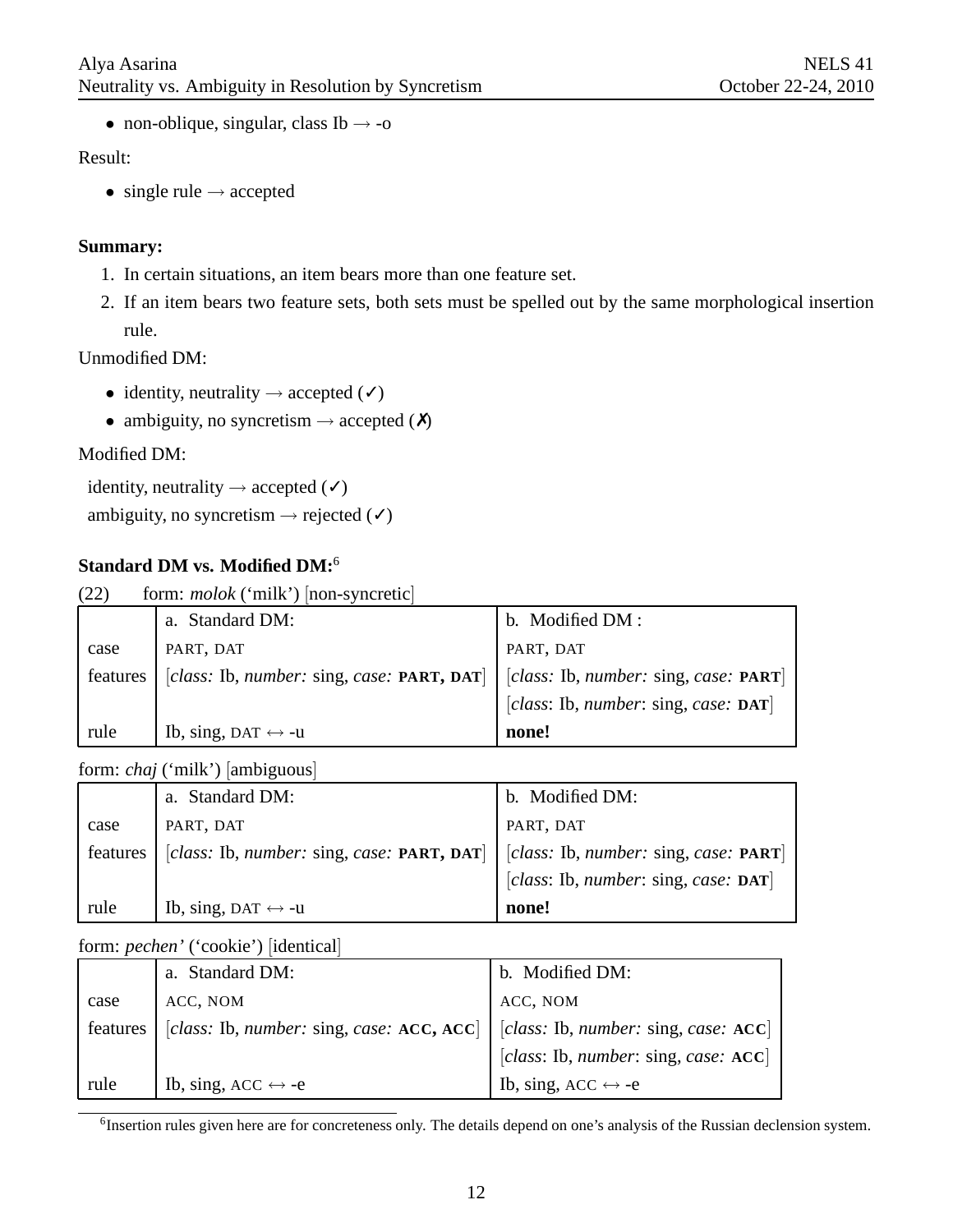#### Alya Asarina Neutrality vs. Ambiguity in Resolution by Syncretism

| $101111.$ $0010000$ $0000001$ $01100001$ |                                            |                                                |  |
|------------------------------------------|--------------------------------------------|------------------------------------------------|--|
|                                          | a. Standard DM:                            | b. Modified DM:                                |  |
| case                                     | ACC, NOM                                   | ACC, NOM                                       |  |
| features                                 | [class: Ib, number: sing, case: ACC, NOM]  | [class: Ib, number: sing, case: $\text{ACC}$ ] |  |
|                                          |                                            | [class: Ib, number: sing, case: NOM]           |  |
| rule                                     | Ib, sing, non-oblique $\leftrightarrow$ -e | Ib, sing, non-oblique $\leftrightarrow$ -e     |  |

form: *bljudc* ('saucer') [neutral]

#### **5.2.2 Where multiple sets of features come from**

When does an item bear more than one set of features? I propose:

- 1. Multiple features of the same type can be assigned in a multidominant structure. For example, an RNRed noun, shared in a multidominant structure, receives multiple case features.
- 2. Multiple feature structures are generated when an item is assigned two features for the same feature category. For example, a noun assigned case twice will have associated with it two feature structures that must be spelled out.

#### **Multidominance**

#### **Morphological ambiguity (simplified):**

 $(23)$ he poured<sub>part</sub>, but **was.glad**<sub>dat</sub>, tea[Ia]-**PART/DAT** \*On otlil, no poradovalsja, chaju. 'He poured off, but was glad of, the tea.'

A multidominant structure has been proposed for RNR constructions (McCawley (1982), Wilder (1999)):



There are two clauses with overlapping members, joined together by *no* ('but').

**In bold:** PART assigned to *chaj* ('tea')

**In italics:** DAT assigned to *chaj*

Syntactically separate case (shown above) is not strictly essential, but it makes the proposal simpler.

- A noun is assigned case features by the case nodes it combines with.
- When a noun combines with more than one case node (e.g. PART and DAT above), it receives a case feature from each case node.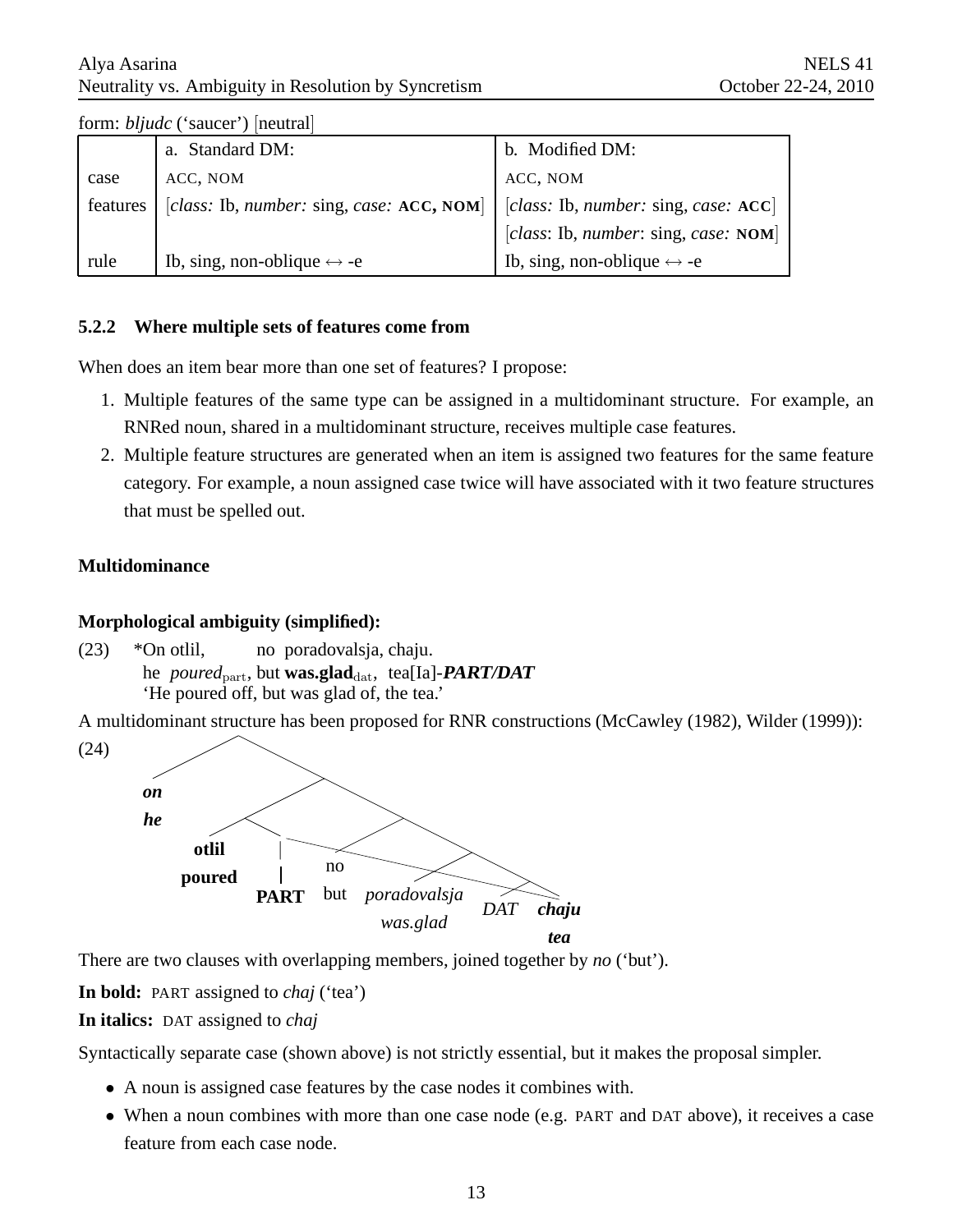Multidominance has been proposed for most of the constructions where syncretism effects have been observed:

- RNR (McCawley (1982), Wilder (1999))
- ATB movement (Citko (2005))
- free relatives (Riemsdijk (2000))

**Feature structures** What happens when an item receives more than one case feature? My account is inspired by the proposal of Bjorkman (2009):

- When an item is assigned two features from the same feature hierarchy, a split into two separate feature structures occurs.
- Example: [DAT] and [PART] are both in the feature hierarchy for case. If both are assigned to a single noun, that noun ends up bearing two separate feature structures.

I propose that every lexical item is associated with a feature matrix. For Russian nouns, it contains:

- number
- declension class
- case

Repeated from (23):

#### **Morphological ambiguity (simplified):**

 $(25)$ he poured<sub>part</sub>, but **was.glad**<sub>dat</sub>, tea[Ia]-**PART/DAT** \*On otlil, no poradovalsja, chaju. 'He poured off but was glad of, the tea.'

*Chaju* ('tea') is inherently class Ib and singular:

(26)  $\overline{1}$  $\overline{1}$ CLASS Ib NUMBER singular 1

*Chaju* is assigned case by *otlil* ('poured') and *poradovalsja* ('was glad') in (25). *Otlil* assigns PART case, which creates the following structure:

(27)  $\overline{1}$  $\overline{1}$  $\overline{1}$  $\overline{1}$  $\overline{1}$  $CLASS$ NUMBER singular CASE **PART** 1  $\overline{\phantom{a}}$ 

Now, when *poradovalsja* assigns DAT case, it cannot be inserted in the matrix above, as the CASE slot is already filled. Proposal: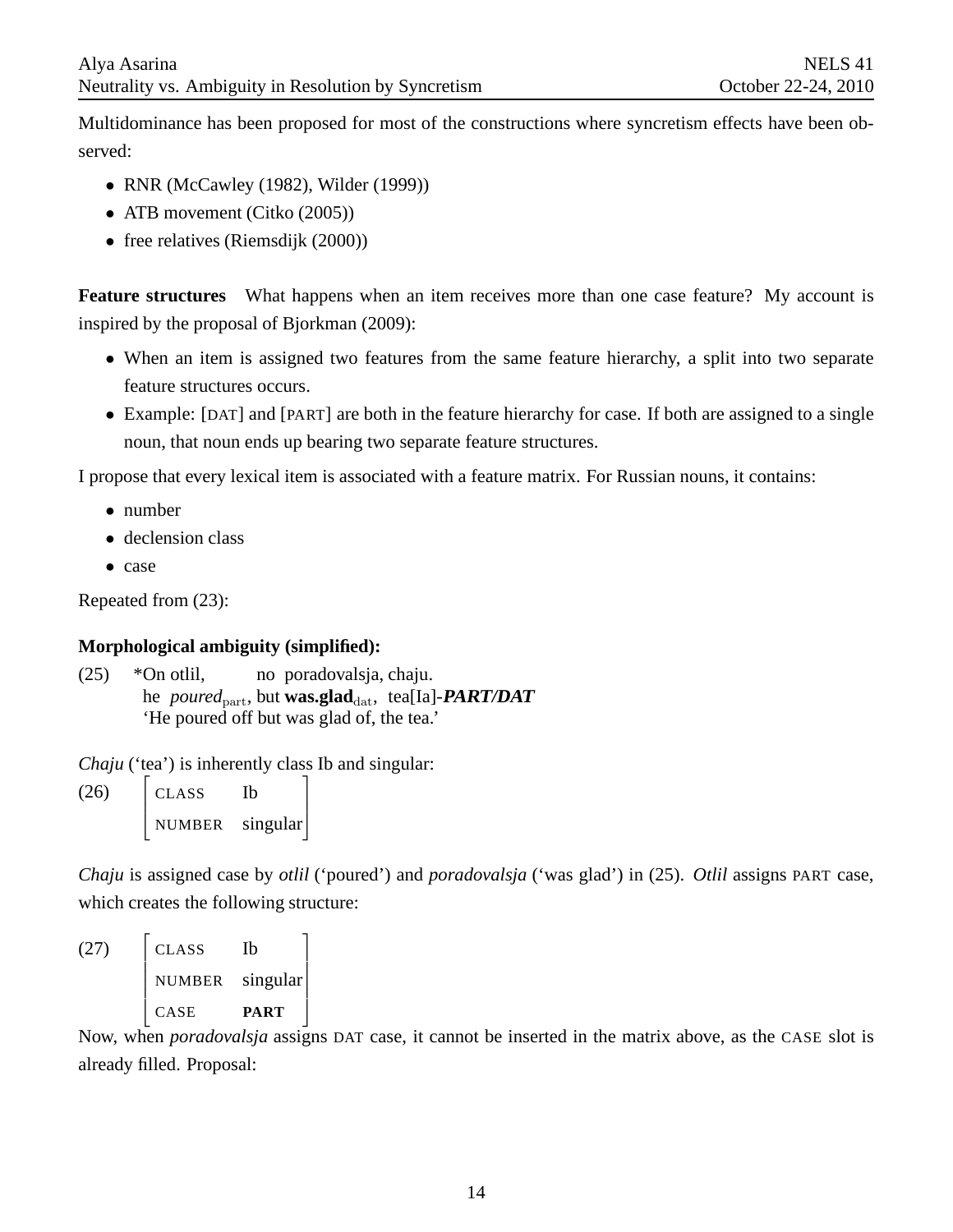- a new feature matrix is created
- all non-conflicting values (in this instance, class and number) are preserved
- there is a new case value

*Chaju* thus bears both of the feature matrices in (28):

| <b>CLASS</b>    | Ib          | <b>CLASS</b>    | Ib         |
|-----------------|-------------|-----------------|------------|
| NUMBER singular |             | NUMBER singular |            |
| CASE            | <b>PART</b> | CASE            | <b>DAT</b> |

All the feature structures an item bears must be spelled out. As proposed above:

- The derivation crashes when two different rules are used to do spell out the feature sets on a single item (as in the PART/DAT example).
- Two feature structures on a single item do not result in a crash so long a they are spelled out by a single rule (as in examples of NOM/ACC syncretism).

# **5.3 Summary**

In this section, I have argued that:

- Feature conflicts are permitted by the syntax (for neutral forms).
- Feature conflicts are resolved when the morphology treats the features assigned in the same way.
- Feature conflicts are not resolved by accidentally syncretic forms.

The fate of an item with conflicting feature specifications is determined at the intermediate level of morphological spellout, which is where neutral and ambiguous forms are distinguished.

# **6 Conclusion**

- Experimental evidence indicates that *neutral* forms resolve feature conflicts, whereas *ambiguous* forms do not.
- A failure in morphological insertion can result in ungrammaticality.
- Modifying DM with the idea that an item can sometimes bear multiple feature structures, and that these structures must be spelled out by a single rule, captures the syncretism facts.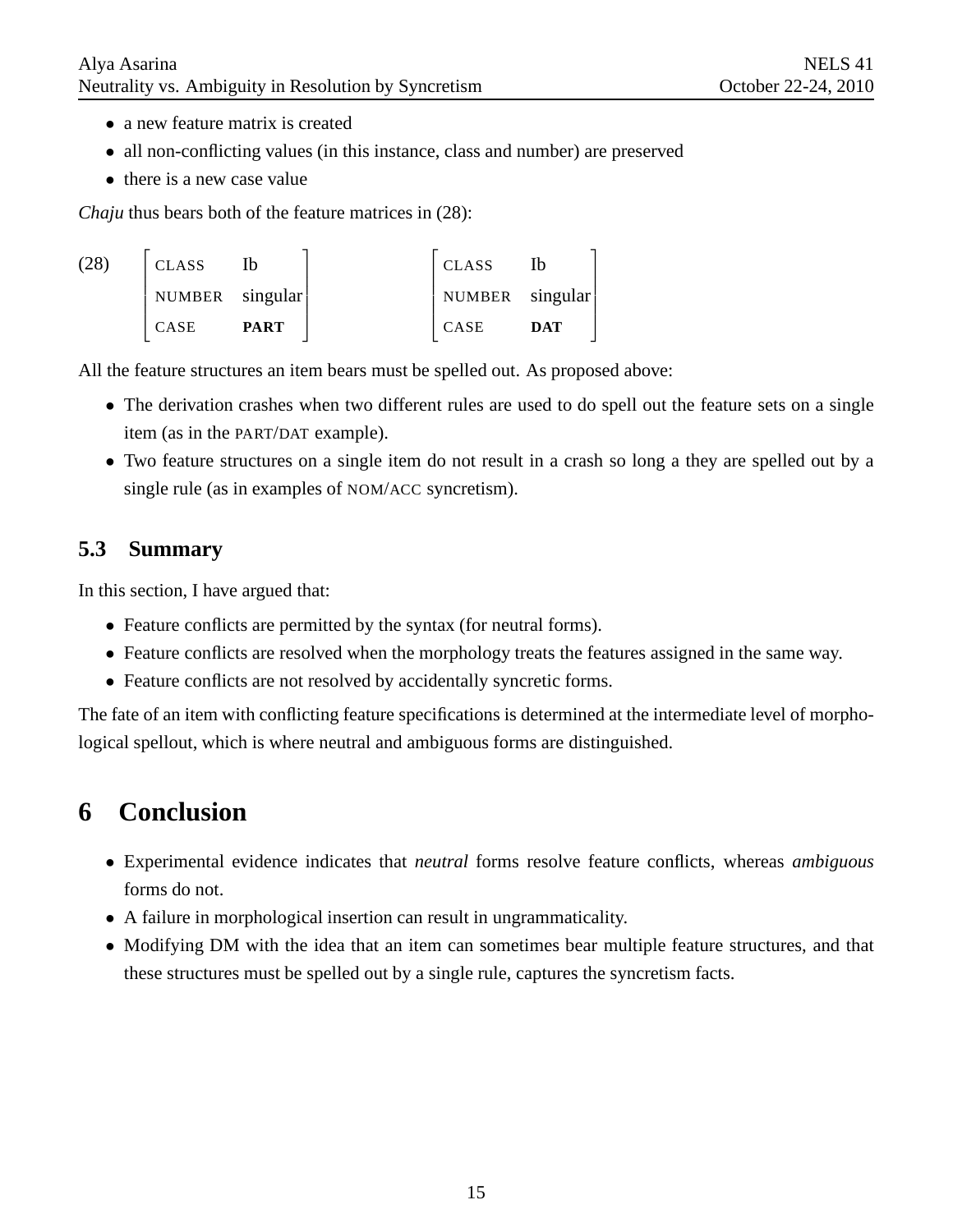# **A NOM-ACC Syntactic Similarities in Russian**

NOM and ACC pattern together in Russian with respect to:

- behavior with numerals
- behavior with genitive of negation

Paucal numerals combine with:

- genitive singular nouns in nominative and accusative environments
- plural nouns with the appropriate case marking in all oblique environments
- (29) dva two-**NOM/ACC** table-**GEN.SG** stol-a
- (30) a. dvux two-**GEN** table-**GEN.PL** stol-ov
	- b. dvum two-**DAT** table-**DAT.PL** stol-am
	- c. dvumja two-**INST** table-**INST.PL** stol-ami
	- d. dvux two-**PREP** table-**PREP.PL** stol-ax

Genitive of negation is licensed only for noun phrases that would otherwise be assigned nominative (in an unaccusative construction) or accusative. (Babby (1980), Pesetsky (1982))

- (31) a. Pis'ma letters-**NOM** not came-pl ne prishli. 'The letters haven't come.'
	- b. Pisem letters-**GEN** not came-neut ne prishlo. 'Letters haven't come.'
- $(32)$ I not read letters-**ACC**/letters-**GEN** ne chital pis'ma/pisem. 'I haven't read (the) letters.'
- $(33)$  a. I not glad letters-**DAT**/\*letters-**GEN** ne rad pis'mam/\*pisem. 'I'm not glad of (the) letters.'
	- b. Ja ne dovolen pis'mami/\*pisem. I not pleased letters-**INST**/\*letters-**GEN** 'I'm not pleased with (the) letters.'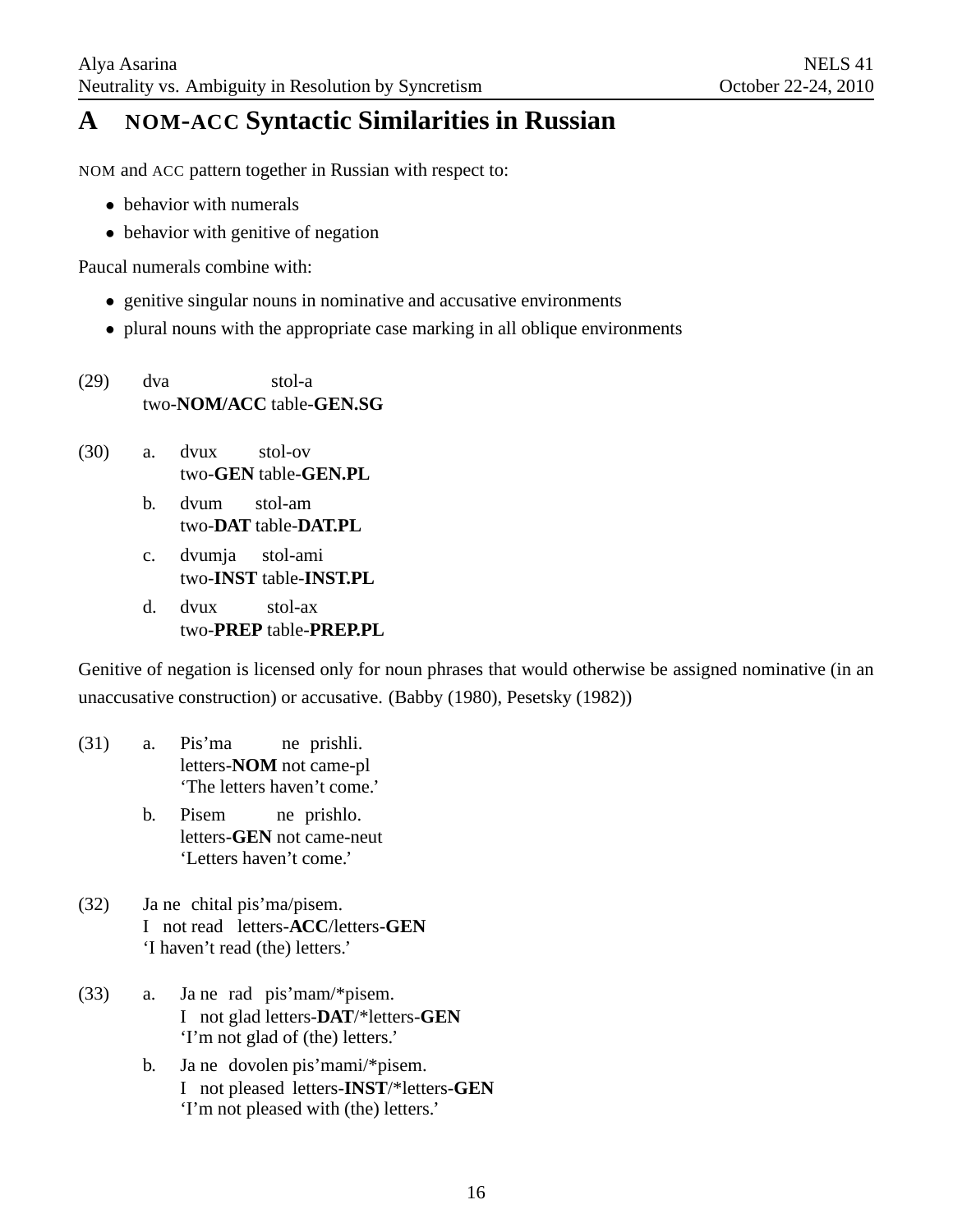c. Ja ne dumaju o I not think about letters-**PREP**/\*letters-**GEN** pis'max/\*pisem. 'I don't think about (the) letters.'

# **B Sample Stimuli**

### **B.1 Neutrality (NOM-ACC)**

**Experimental sentences:** neuter (class Ib) **Control sentences:** feminine (class II)

#### **Neutrality:**

 $(34)$ he not *kept<sub>acc</sub>*, as ne ostavil, tak kak emu nadoelo, him **sick.ofnom**, saucer[Ib]-**ACC&NOM** with red bljudce s krasnoj kaëmkoj. border 'He didn't keep, as he was sick of, the saucer with a red border.'

#### **No syncretism; second conjunct agreement:**

 $(35)$ he not *kept<sub>acc</sub>*, as ne ostavil, tak kak emu nadoela, him sick.of<sub>nom</sub>, plate[II]-NOM with black border tarelka s chërnoj kaëmkoj. 'He didn't keep, as he was sick of, the plate with a black border.'

# **B.2 Morphological ambiguity (PART-DAT)**

**Experimental sentences:** masculine (class Ia)

**Control sentences:** neuter (class Ib)

#### **Morphological ambiguity:**

 $(36)$ he not neighbor-dat *poured*<sub>part</sub>, but opposite **was.glad**<sub>dat</sub>, tea[Ia]-**PART/DAT** with ne sosedu podlil, a naoborot poradovalsja, chaju so sgushchënym molokom. condensed milk 'He didn't pour some to his neighbor, but rather was glad of, tea with condensed milk.'

#### **No syncretism; second conjunct agreement:**

- $(37)$ he not neighbor-dat *poured*<sub>part</sub>, but opposite **was.glad**<sub>dat</sub>, milk[Ib]-**DAT** with sugar ne sosedu podlil, a naoborot poradovalsja, moloku s saxarom i and likërom.
	- liqueur

'He didn't pour some to his neighbor, but rather was glad of, milk with sugar and liqueur.'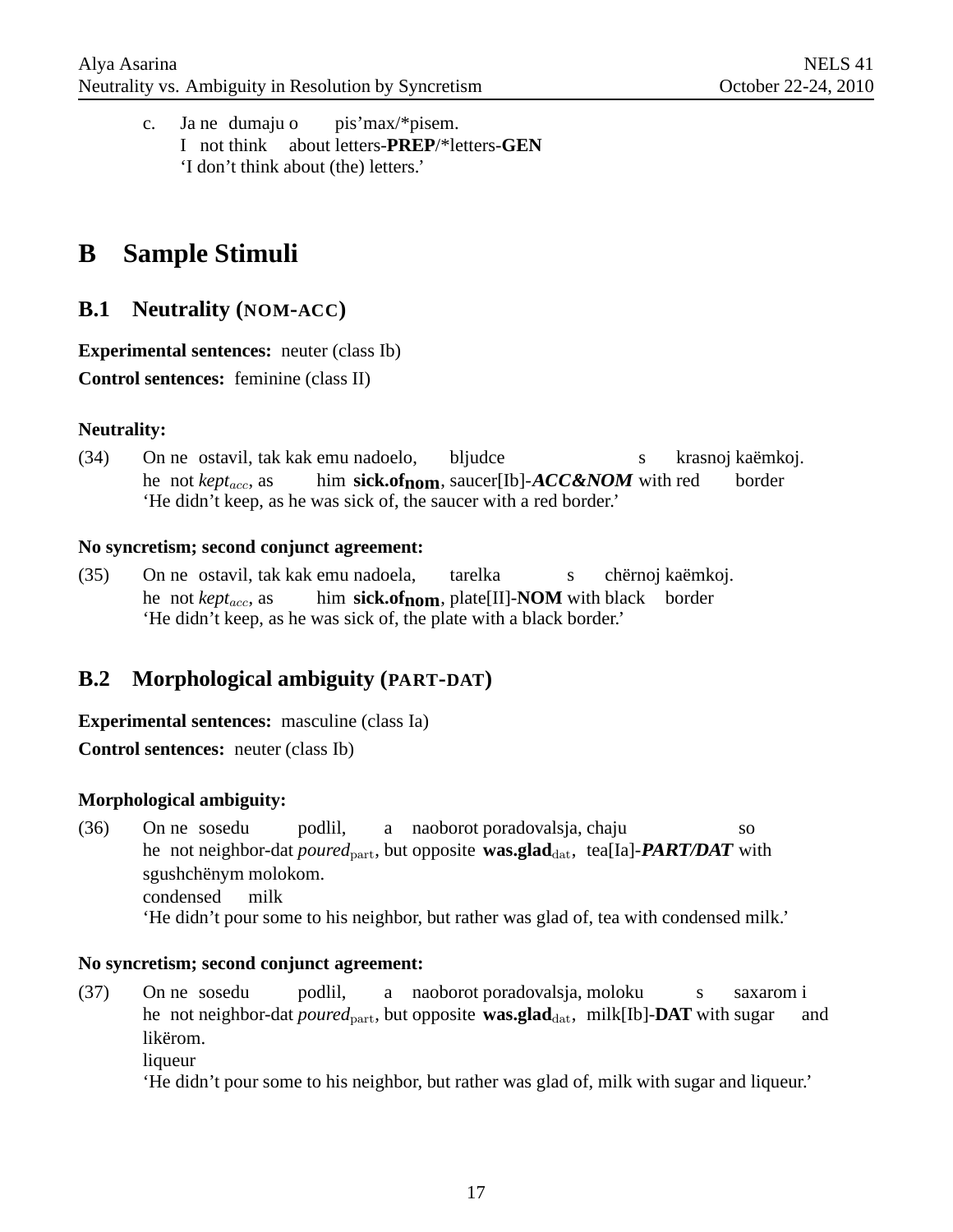### **B.3 Phonological ambiguity (ACC-PREP)**

**Experimental sentences:** neuter (class Ib), unstressed ending

**Control sentences:** neuter (class Ib), stressed ending

#### **Phonological ambiguity:**

 $(38)$ he not *stepped*<sub>acc</sub>, but **sat**<sub>prep</sub>, on bed[Ib]-**ACC/PREP** with gray bedspread ne nastupil, a sidel, na lózhe s serym pokryvalom. 'He did not step on, but sat on, the bed with a gray bedspread.'

#### **No syncretism; second conjunct agreement:**

 $(39)$ he not *stepped*<sub>acc</sub>, but **sat**<sub>prep</sub>, on bucket[Ib]-**PREP** with big ne nastupil, a sidel, na vedré s bol'shoj dyrkoj. hole 'He did not step on, but sat on, the bucket with a big hole.'

### **B.4 Other**

#### **Baseline – RNR without case conflict:**

 $(40)$ he not **kept**<sub>acc</sub>, but **discarded**<sub>acc</sub>, cookie-**ACC** from trip ne soxranil, a vybrosil, pechen'e iz poezdki v Angliju. to England 'He did not keep, but rather threw out, cookies from a trip to England.'

#### **Filler – grammatical:**

 $(41)$ he yesterday **discarded**<sub>acc</sub>, realizing that acts On vchera vybrosil, ponimaja chto postupaet glupo, tarelku stupidly, plate-**ACC** from thin iz tonkogo fajansa. faience 'He threw away yesterday, realizing that he's acting stupidly, a fine faience plate.'

#### **Filler – ungrammatical:**

 $(42)$ he yesterday **discarded**<sub>acc</sub>, realizing, that acts \*On vchera vybrosil, ponimaja chto postupaet glupo, tarelka stupidly, plate-*NOM* from thin iz tonkogo fajansa. faience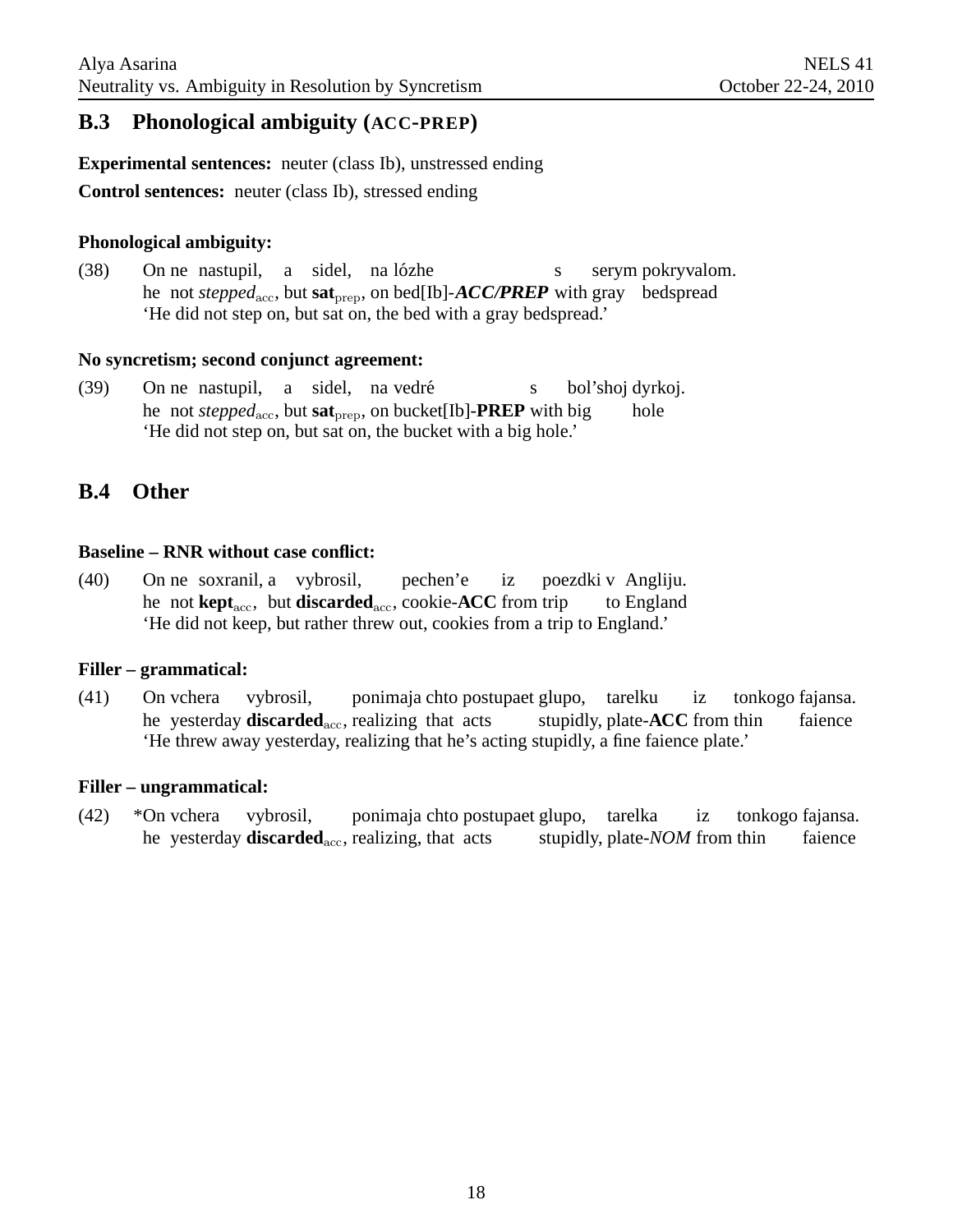# **References**

Babby, L.H. 1980. *Existential sentences and negation in Russian*. Karoma.

- Bjorkman, B. 2009. The syntax of syncretism. Presented at NELS 40, MIT and GLS 2010, Georgetown University.
- Bobaljik, J. 2001. Syncretism without paradigms: Remarks on Williams 1981, 1994. In *Yearbook of morphology*, ed. G. Booij and J. van Marle, 53–85. Dordrecht: Kluwer.
- Borsley, R.D. 1983. A note on the generalized left branch condition. *Linguistic Inquiry* 14:169–174.
- Citko, B. 2005. On the nature of merge: External merge, internal merge, and parallel merge. *Linguistic Inquiry* 36:475–496.
- Dalrymple, M., T.H. King, and L. Sadler. 2009. Indeterminacy by underspecification. *Journal of Linguistics* 45:31–68.
- Eisenberg, P. 1973. A note on "identity of constituents". *Linguistic Inquiry* 4:417–420.
- Groos, A., and H. Van Riemsdijk. 1981. Matching effects in free relatives: A parameter of core grammar. In *Theory of markedness in generative grammar*, ed. A. Belletti, L. Brandi, and L. Rizzi, 171–216. Pisa: Scuola Normale Superiore.
- Harley, H. 2008. When is syncretism more than a syncretism? Impoverish- ment, metasyncretism and underspecification. In *Phi theory: Phi-features across modules and interfaces*, ed. D. Harbour, D. Adger, and S. Béjar,  $251 - 294$ . Oxford: Oxford University Press.
- Ingria, R.J.P. 1990. The limits of unification. In *Proceedings of the 28th annual meeting of the Association for Computational Linguistics*, 194–204.
- Jakobson, R. 1958. Morfologičeskie nabljudenija nad slavjanskim skloneniem. In *American Contributions to the Fourth International Congress of Slavicists*, 127–156. Mouton.
- Levy, R. 2001. Feature indeterminacy and the coordination of unlikes in a totally well-typed HPSG. Stanford.
- McCawley, J. 1982. Parentheticals and discontinuous constituent structure. *Linguistic Inquiry* 13:91–106.
- Müller, G. 2004. On decomposing inflection class features: syncretism in Russian noun inflection. In *Explorations in nominal inflection*, ed. G. Müller, L. Gunkel, and G. Zifonum, 189–227. Berlin: Mouton De Gruyter.
- Neidle, C. 1988. *The role of case in Russian syntax*. Kluwer.